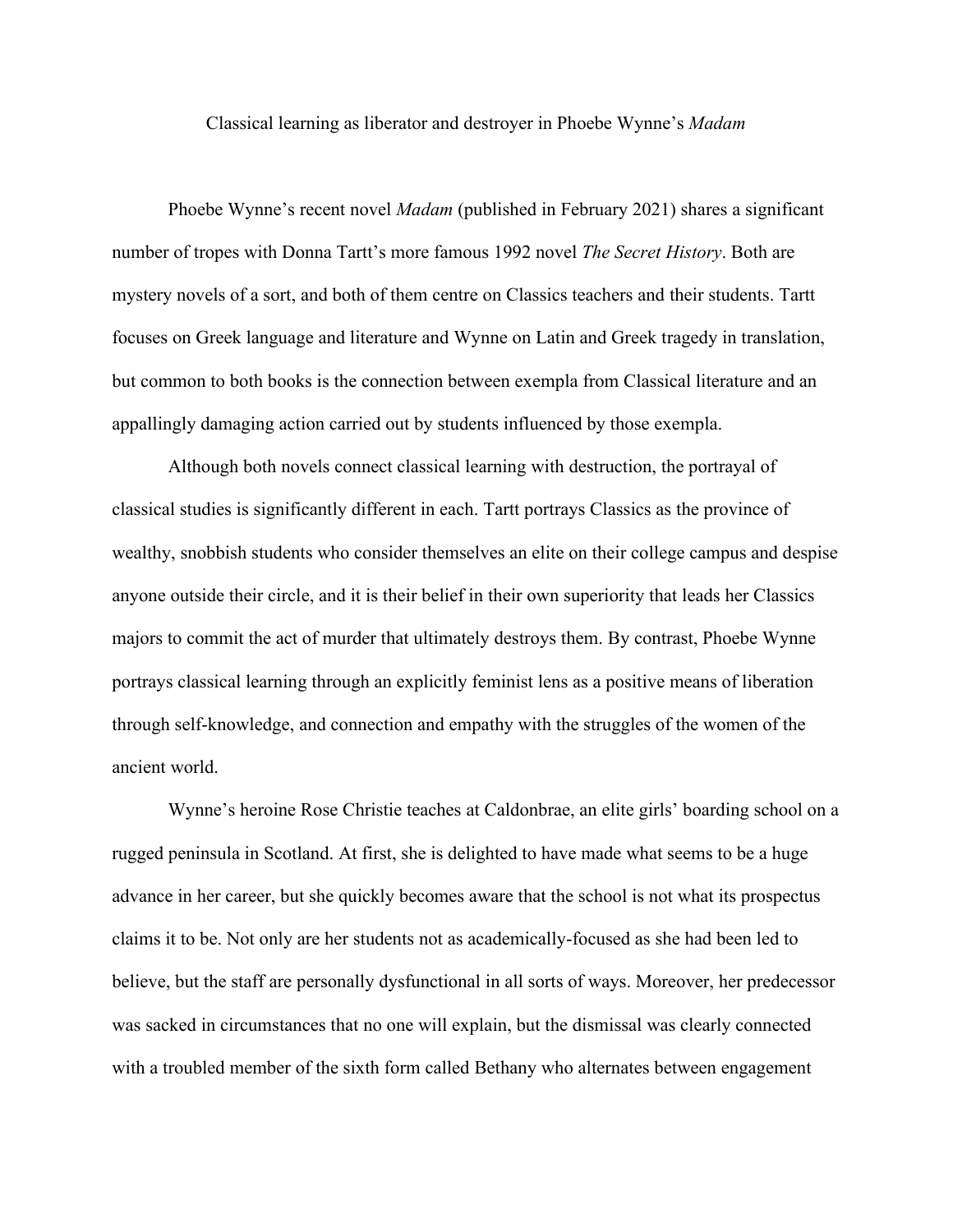with, and hatred for, the new teacher. When Bethany falsely accuses her of physical assault, Rose repeatedly attempts to prove her innocence in a Kafka-esque school bureaucracy, in which her efforts to clear her name are consistently rebuffed by the school's administration.

Over the course of the novel, Rose is gradually brought to understand how toxic Caldonbrae is to the young women whom she is attempting to educate. Single-sex girls' schools are typically known for producing intellectually independent, career-minded alumnae. The mission of Caldonbrae is very different, and Rose makes every effort to get her students to reject that mission through exposing them to narratives of women in Greco-Roman mythology and history. Each story is both a literal lesson to Rose's students as part of their curriculum and an exemplum that has a particular relevance to their situation at Caldonbrae. Thus at various points in the novel, the Caldonbrae narrative is intersected with stories of Antigone, Agrippina, Lucretia, Daphne, Medea, Boudicca, Medusa, and above all Dido. All these stories are framed as examples of women disadvantaged by male power structures who attempt to resist them.

Whereas Tartt's students reprise one traditional image of Classics, as an exclusive, conservative discipline, Wynne's heroine Rose fights against the deadening social conservativism of Caldonbrae and uses her classical women to inspire her students to escape the fate their school is grooming them for. While at first they are deeply resistant to Rose's feminism, a combination of Rose herself and the captivating stories from the ancient world that she tells gradually gets under their skin. As the novel progresses, they both acknowledge the value of the knowledge that she is giving them, and seek to give practical application to their new knowledge.

Tragically, however, that practical application brings horrific destruction with it for most of the school, and we are left to consider the ambiguity of what Rose has taught them. These